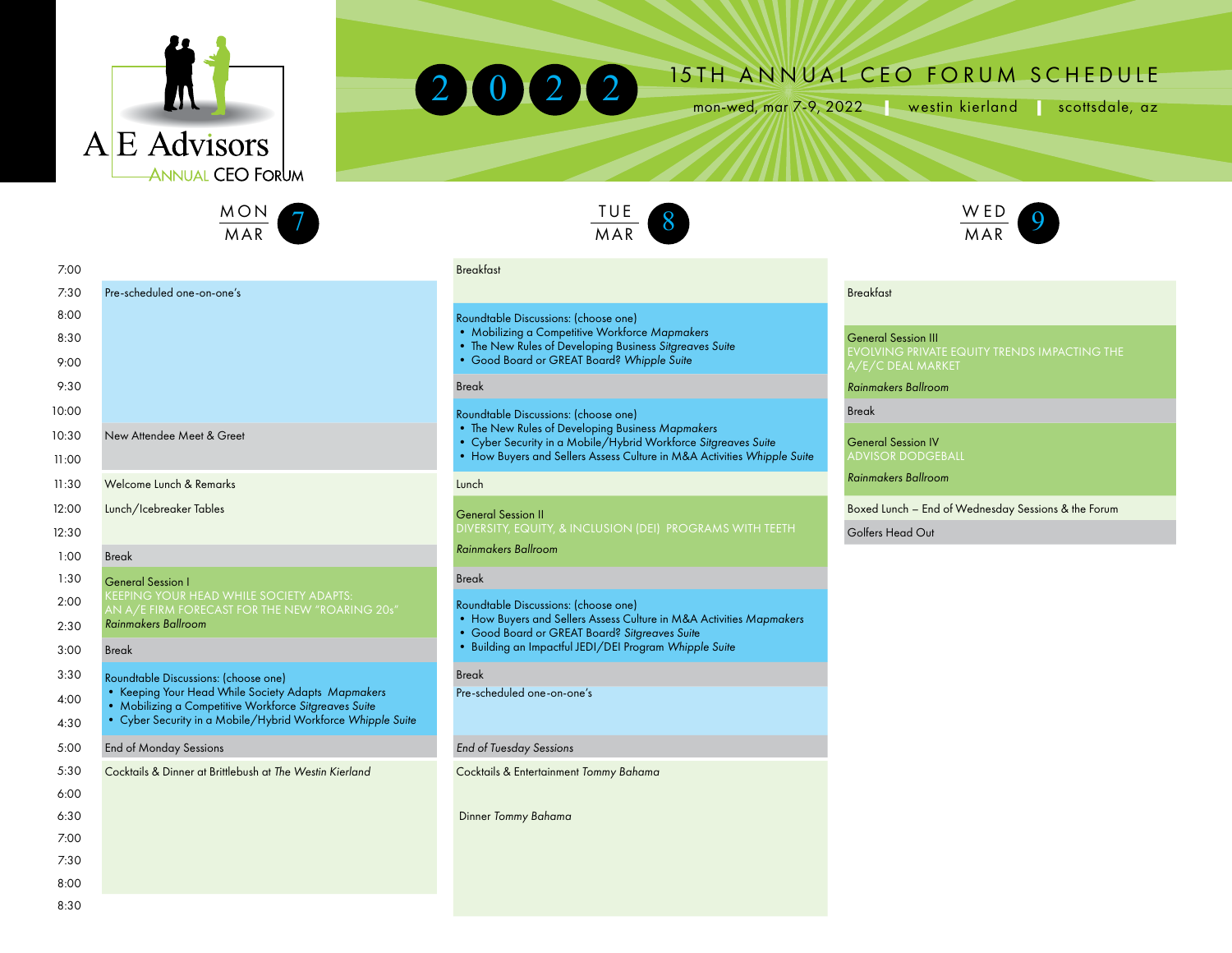



# 2 0 2 2 <sup>15TH</sup> ANNUAL CEO FORUM SCHEDULE

mon-wed, mar 7-9, 2022 **|** westin kierland **|** scottsdale, az

# GENERAL SESSIONS

#### KEEPING YOUR HEAD WHILE SOCIETY ADAPTS: AN A/E FIRM FORECAST FOR THE NEW "ROARING 20s"  $\mathbf{S}$ : 00

**Laurie Dreyer,** *Chief Development Officer, Taylor Design* 8: 30

**Jerry Guerra,** *Founder, The JAGG Group* 9: 00

This is a broad-ranging examination of industry trends and mis is a broad ranging examination or massiry nerias a<br>workplace practices. There will be a single breakout as follow-up for folks who want to discuss the effects of the pandemic on the workplace.

#### DIVERSITY, EQUITY, & INCLUSION (DEI) PROGRAMS WITH TEETH

**Shannon Hayes,** *PHR, Director of HR, The Timmons Group*  12: 30 THE NEW NEUROSCIENCE OF REACHING

**Barbara Irwin,** *Founder and CEO of HR Advisors Gro* 1: 00  $\sqrt{250}$   $\sqrt{10}$   $\sqrt{1}$ 

**Nabil Rashed,** *Sr. Project Engineer, BKF Engineers*  1: 30 Break **Zach Siviglia,** President and CEO, Mark Thomas

The last several years have seen industry firms increasing  $\frac{m}{t}$ their efforts to promote employee "diversity, equity, and inclusion." These efforts range from taking a hard look at hiring and advancement practices to creating new corporate functions to overhaul and oversee workplace protocols. What differentiates the initiatives showing slight protocols. What allielentiales the imitatives showing stight<br>improvements from those resulting in impactful cultural shifts? re employee aiversity, equity, and  $_{\text{ow}}$ 

This panel of executive and Human Resources professionals will explore the steps and pitfalls involved in creating a E FIRM FURECAST FUR THE THE MILE PROGRIM PORTON INTERNATION INTERNATIONAL PROGRAM PROGRAM PROGRAM PROGRAM PROGRAM<br>
Program, establishing goals and progress measurements, Advisors<br>
identifying key players and their roles an identifying key players and their roles, and effectively communicating programs and activities to employees.

### EVOLVING PRIVATE EQUITY TRENDS IMPACTING THE  $A/E/C$  DEAL MARKET

**David Cohen,** Managing Director, Matheson Financial *Advisors*

**Kevin Haney,** Colliers Engineering and Design **•y,** Colliers Engineering and Design

**Brian Kisiel,** GeoInsight, Inc.

This general session will demystify private equity groups' Lunch ma general certer can example, processed programs and family offices' attraction to the AEC space, The state is all the business characteristics these financial buyers dentity the business characteristics these financial buyers find most attractive in their acquisition targets, and cover mia most amachye in men acquisinon largers, and cover<br>what to expect when negotiating deal terms. Ultimately, this session will seek to answer the questions, "What does ins session will seek to driswer the questions, writing a<br>if mean to bring a PEG or family office into your firm's ownership, and how to successfully align interests between a financial partner and your key leadership?" usiness characteristics these financial buyers **ing a PEG or family office info your firm's**  $\sim$ 

#### ADVISOR DODGEBALL

**David Cohen,** *Managing Director, Matheson Financial Advisors* 

**Rich Friedman,** President, Friedman & Partners

**Matt Gough,** President, Ames & Gough **• Gougn,** President, Ames & Gougn

**Barbara Irwin,** Founder and CEO, HR Advisors Group **•** Knowledge Management **•**

**Kathryn Sprankle,** *Founder, Sprankle Leadership* Break

Back by popular demand! Don't miss our closing general session and the opportunity to throw at the experts your pressing questions. Whether seeking clarification about processing queensite in the metal countries determined a topic points made during the program, or introducing a topic not yet addressed, queue up your queries to share with nor yet addressed, queue up your quenes to share will<br>the group. The Advisors will also bring nuggets from the breakouts to share with all attendees.